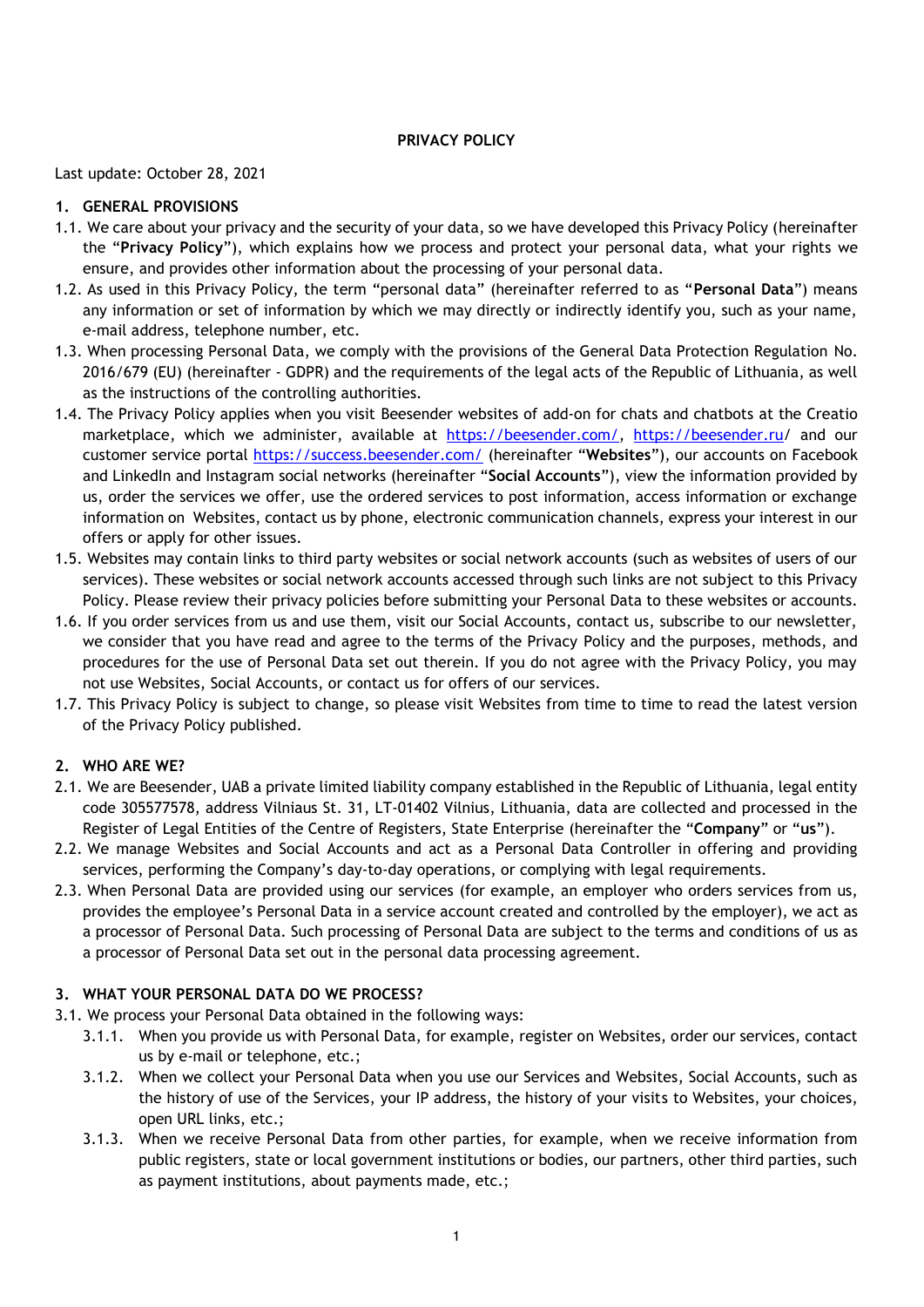- 3.1.4. When your personal data, with your consent, is provided to us by other persons, including companies using our services, for example, when such Companies indicate your contacts, refer to you as an authorized person, and so on.
- 3.2. We process personal data as data controllers in order to offer and provide services, to fulfil our contractual obligations, as well as pursuing our or third parties' legitimate interest, in compliance with legal regulations or obligations.
- 3.3. The person providing Personal Data to us, both when providing his/her Personal Data and Personal Data of other persons (such as employees, representatives), is responsible for the correctness, completeness, and relevance of such Personal Data, as well as for the consent of the data subject for his/her Personal Data provision to us. We may ask you to confirm that a person has the right to provide us with Personal Data (for example, by filling in service order or registration forms). If necessary (for example, a person inquires us about receiving his/her Personal Data), we will identify the provider of such data.
- 3.4. We process your Personal Data for the following purposes and under the following conditions:

| Purpose of the<br>processing of Personal<br>Data                                                                                                                                             | Personal data being<br>processed                                                                                                                                                                                                                                                                                                                                                                                                                               | <b>Personal Data processing</b><br>period                                                                                                                                                                                                                                                                                                       | Legal basis for the<br>processing of<br><b>Personal Data</b>                                                                                                                                                                                                                   |
|----------------------------------------------------------------------------------------------------------------------------------------------------------------------------------------------|----------------------------------------------------------------------------------------------------------------------------------------------------------------------------------------------------------------------------------------------------------------------------------------------------------------------------------------------------------------------------------------------------------------------------------------------------------------|-------------------------------------------------------------------------------------------------------------------------------------------------------------------------------------------------------------------------------------------------------------------------------------------------------------------------------------------------|--------------------------------------------------------------------------------------------------------------------------------------------------------------------------------------------------------------------------------------------------------------------------------|
| Provision of the services<br>and initiation,<br>implementation, and<br>administration of the<br>contractual/precontractu<br>al relationships arising<br>out of such provision of<br>services | Name, surname, personal code<br>(if necessary), position,<br>company represented, address<br>e-mail address, phone number,<br>another data for<br>communication (if provided)<br>and other information                                                                                                                                                                                                                                                         | For the full duration of the<br>agreement/relationship<br>and 10 (ten) years after<br>the expiry of the<br>agreement/relationship,<br>unless a longer minimal<br>storage time limit is set by<br>the General Document<br><b>Retention Time Index</b><br>confirmed by the 2011-03-<br>09 Decree No. V-100 of the<br>Chief Archivist of Lithuania | Data subject has<br>given consent<br>(Article $6(1)(a)$ of<br>the GDPR)<br>Conclusion and<br>performance of a<br>contract (Article<br>$6(1)(b)$ of the GDPR)<br>Legitimate interests<br>pursued by the<br>controller or by a<br>third party (Article<br>$6(1)(f)$ of the GDPR) |
| The conclusion and<br>implementation of<br>agreements necessary for<br>day-to-day operations<br>and internal<br>administration of<br>Beesender                                               | Name, surname, personal code<br>(if it is necessary), Individual<br>Activity Certificate No.,<br>position, company represented<br>(employer), address, e-mail<br>address, phone number, other<br>data for communication (if<br>provided), the content of the<br>power of attorney, information<br>on the qualifications of the<br>counterparty and/or their<br>employees and other<br>information related to<br>contractual or pre-contractual<br>relationship | For the full duration of the<br>agreement/relationship<br>and 10 (ten) years after<br>the expiry of the<br>agreement/relationship,<br>unless a longer minimal<br>storage time limit is set by<br>the General Document<br><b>Retention Time Index</b><br>confirmed by the 2011-03-<br>09 Decree No. V-100 of the<br>Chief Archivist of Lithuania | Data subject has<br>given consent<br>(Article $6(1)(a)$ of<br>the GDPR)<br>Conclusion and<br>performance of a<br>contract (Article<br>$6(1)(b)$ of the GDPR)<br>Legitimate interests<br>pursued by the<br>controller or by a<br>third party (Article<br>$6(1)(f)$ of the GDPR) |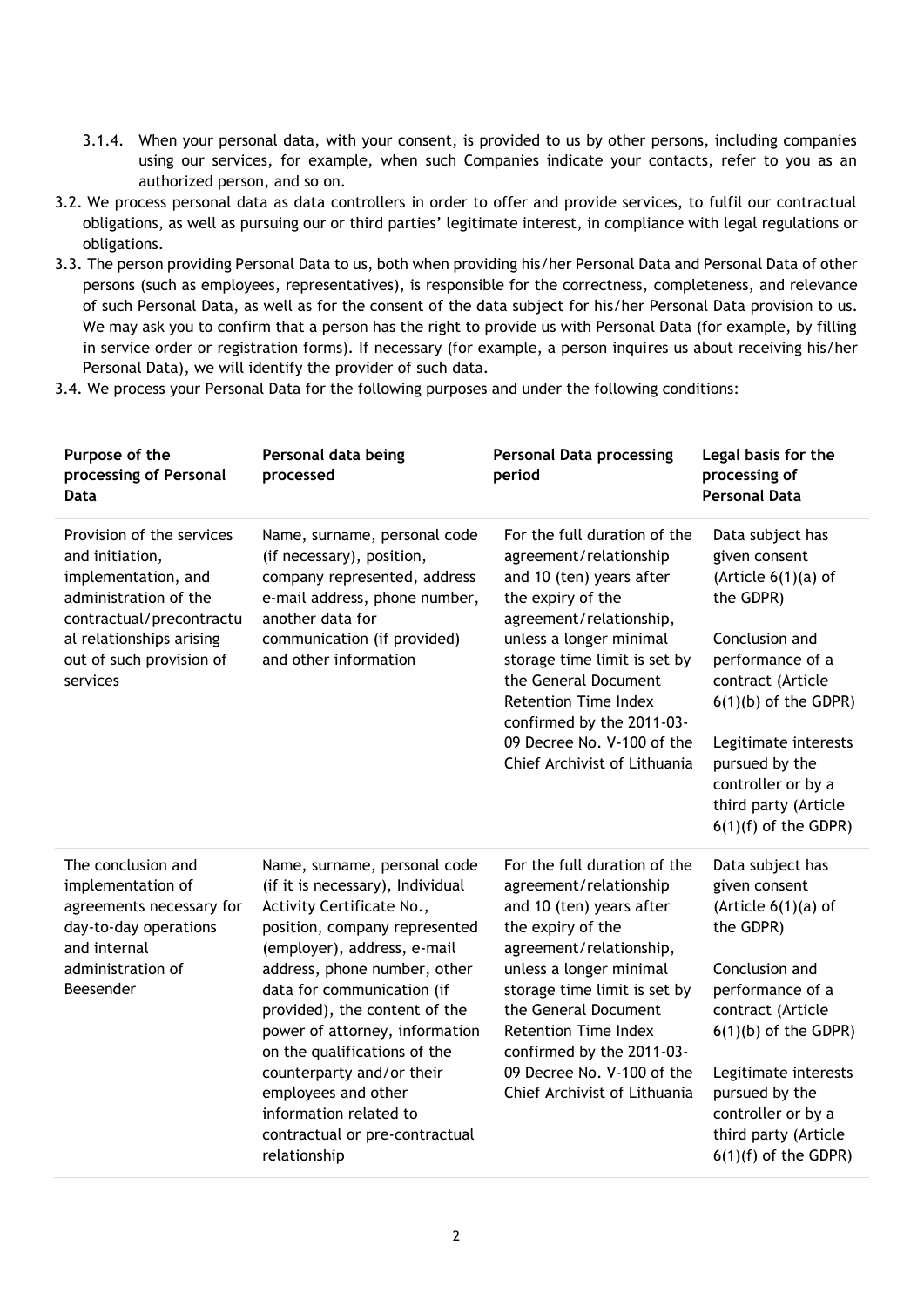| Financial transactions,<br>account management<br>and bookkeeping, tax<br>compliance, debt<br>management                                                                                                                                                     | Name, surname, personal code<br>(if necessary), Individual<br>Activity Certificate No.,<br>position, address, e-mail<br>address, phone number,<br>account number,<br>credit/payment institution,<br>data included in the payment<br>order and related to the<br>payment order, payment<br>history, VAT payer number, if<br>the person is a VAT payer,<br>information specified in official<br>tax documents, information on<br>debts and other<br>communication, the content of<br>power of attorney | Data shall be stored in<br>accordance with the legal<br>acts regulating financial<br>transactions and<br>accounting, as well as in<br>accordance with the<br><b>General Document</b><br><b>Retention Time Index</b><br>confirmed by the 2011-03-<br>09 Decree No. V-100 of the<br>Chief Archivist of Lithuania<br>Data that do not fall<br>within the scope of storage<br>of the above-mentioned<br>legal acts shall be stored<br>for the entire period of<br>validity of the contract or<br>maintenance of the<br>relationship and for 10<br>years after the validity of<br>the contract or<br>termination of the<br>relationship | Conclusion and<br>performance of a<br>contract (Article<br>$6(1)(b)$ of the GDPR)<br>Compliance with a<br>legal obligation<br>(Article $6(1)(c)$ of<br>the GDPR)<br>Legitimate interests<br>pursued by the<br>controller or by a<br>third party (Article<br>$6(1)(f)$ of the GDPR) |
|-------------------------------------------------------------------------------------------------------------------------------------------------------------------------------------------------------------------------------------------------------------|------------------------------------------------------------------------------------------------------------------------------------------------------------------------------------------------------------------------------------------------------------------------------------------------------------------------------------------------------------------------------------------------------------------------------------------------------------------------------------------------------|------------------------------------------------------------------------------------------------------------------------------------------------------------------------------------------------------------------------------------------------------------------------------------------------------------------------------------------------------------------------------------------------------------------------------------------------------------------------------------------------------------------------------------------------------------------------------------------------------------------------------------|------------------------------------------------------------------------------------------------------------------------------------------------------------------------------------------------------------------------------------------------------------------------------------|
| Management of<br>electronic information<br>submission channels<br>(website, account on<br>social networks),<br>determination,<br>maintenance, and<br>improvement of the<br>quality of online services<br>in order to ensure proper<br>provision of services | Data collected by means of<br>cookies, Internet Protocol (IP)<br>address, website traffic history,<br>data related to the technical<br>operation of the website, data<br>on activities on social<br>networks, name, surname of<br>persons making requests,<br>username, e-mail address,<br>subject and content of the<br>request                                                                                                                                                                     | Data of the website is<br>stored for up to 1 year<br>Information on social<br>networks Linkedin,<br>Instagram and Facebook<br>are stored according to the<br>conditions set by the<br>owners of these networks                                                                                                                                                                                                                                                                                                                                                                                                                     | Consent given by<br>data subject for<br>such processing<br>(Article $6(1)(a)$ of<br>GDPR)<br>Legitimate interests<br>of the data<br>controller or a third<br>party (Article 6(1)(f)<br>GDPR)                                                                                       |
| Handling of requests,<br>complaints, litigation and<br>per-trial disputes,<br>representation of<br>interests of Beesender in<br>courts or other<br>institution                                                                                              | Name, surname, position,<br>employer, address, e-mail<br>address, phone number, the<br>content of the<br>claim/complaint/dispute<br>documents and the personal<br>data provided in these<br>documents, as well as the data<br>obtained during the<br>examination of the<br>claim/complaint/dispute<br>documents, the content of the<br>power of attorney, data of                                                                                                                                    | The entire period of the<br>pre-trial settlement of<br>requests, complaints and<br>10 (ten) years after the<br>end of the administration<br>of the request, unless a<br>longer mandatory<br>minimum retention period<br>applies according to the<br><b>General Document</b><br><b>Retention Time Index</b><br>confirmed by the 2011-03-                                                                                                                                                                                                                                                                                            | Compliance with a<br>legal obligation to<br>which the controller<br>is subject (Article<br>$6(1)(c)$ of GDPR)<br>Legitimate interests<br>of data controller or<br>third party (Article 6<br>$(1)(f)$ of GDPR)                                                                      |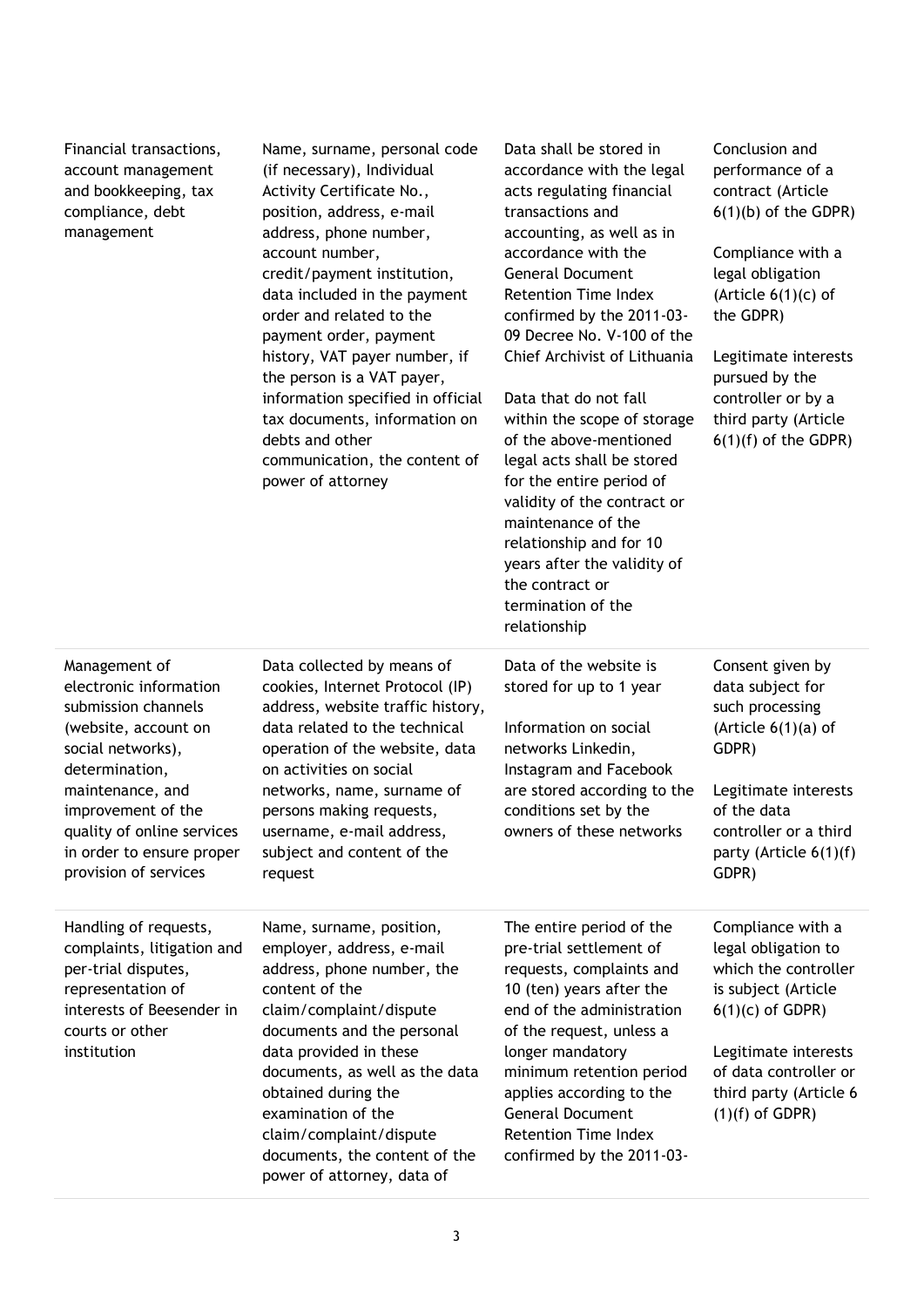|                                                                                                                                                                                                                                             | other persons involved in the<br>complaint/claim/dispute (data<br>of witnesses, experts, etc.)                                                                                                                       | 09 Decree No. V-100 of the<br>Chief Archivist of Lithuania<br>Documents related to the<br>court disputes shall be<br>kept for the entire period<br>of dispute settlement and<br>for 10 (ten) years after the<br>final decision enters into<br>force, unless a longer<br>mandatory minimum<br>retention period applies<br>according to the General<br><b>Document Retention Time</b><br>Index confirmed by the<br>2011-03-09 Decree No. V-<br>100 of the Chief Archivist<br>of Lithuania |                                                                                                                                                                                                                                                       |
|---------------------------------------------------------------------------------------------------------------------------------------------------------------------------------------------------------------------------------------------|----------------------------------------------------------------------------------------------------------------------------------------------------------------------------------------------------------------------|-----------------------------------------------------------------------------------------------------------------------------------------------------------------------------------------------------------------------------------------------------------------------------------------------------------------------------------------------------------------------------------------------------------------------------------------------------------------------------------------|-------------------------------------------------------------------------------------------------------------------------------------------------------------------------------------------------------------------------------------------------------|
| Evaluation and selection<br>of candidates for a<br>particular job position<br>offered by Beesender                                                                                                                                          | Name, surname, telephone<br>number, e-mail address, home<br>address (if necessary),<br>education, names of current<br>and former employers,<br>information about the<br>candidate's career, CV, other<br>information | Personal data is stored for<br>the full duration of<br>selection process and 3<br>months after the end of<br>the selection process (if<br>consent of the data<br>subject is obtained) unless<br>a person withdraws his or<br>her consent earlier<br>Personal data is stored for<br>3 months if a person<br>provides it by his or her<br>choice, not by applying to<br>a particular job position,<br>unless a person withdraws<br>his or her consent earlier                             | Consent of data<br>subject for the<br>particular processing<br>of his or her<br>personal data<br>(Article $6(1)(a)$ of<br>the GDPR)<br>Legitimate interests<br>pursued by the<br>controller or by a<br>third party (Article<br>$6(1)(f)$ of the GDPR) |
| Providing information<br>about the services<br>provided by Beesender,<br>searching for potential<br>clients and partners;<br>administration of<br>inquiries received by<br>phone, e-mail, and other<br>means of electronic<br>communication | Name, surname, company<br>represented, e-mail address,<br>phone number, calls<br>information, content of the e-<br>mail, information on further<br>communication with the<br>representative of Beesender             | Data shall be stored for 2<br>years from the end of the<br>calendar year in which the<br>data were received unless<br>the person has withdrawn<br>his or her consent earlier<br>Data related to requests is<br>stored for the full duration<br>of communication and 1<br>(one) year after the end of<br>communication                                                                                                                                                                   | Conclusion and<br>performance of a<br>contract (Article<br>$6(1)(b)$ of the GDPR)<br>Consent of data<br>subject for the<br>particular processing<br>of his or her<br>personal data<br>(Article $6(1)(a)$ of<br>the GDPR)                              |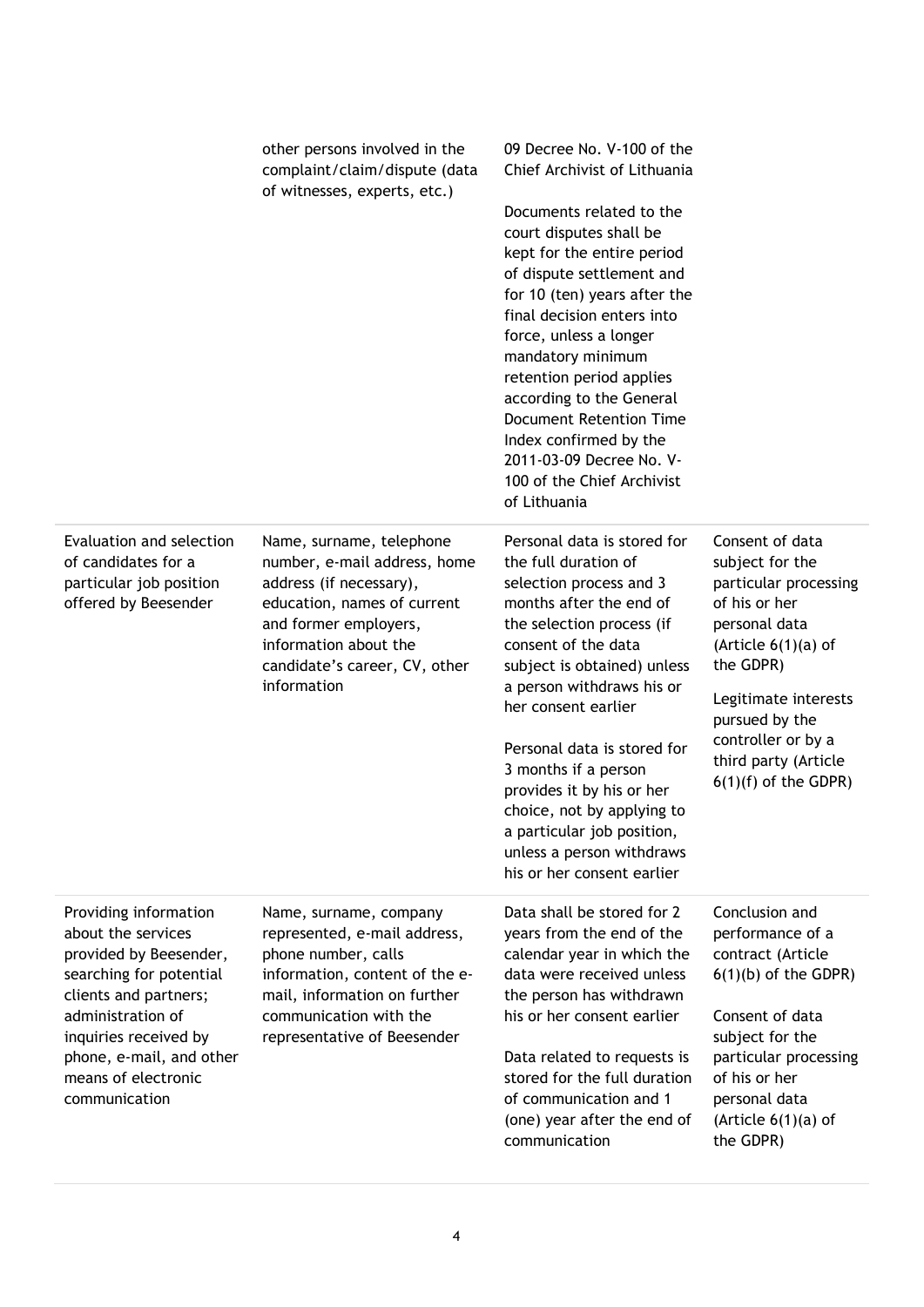|                                                                                                                             |                                                                                                                                                                                                                                                                                                                                                                                                                               |                                                                                                                                                                                                                                                                                                                                                                                                                        | Legitimate interests<br>pursued by the<br>controller or by a<br>third party (Article<br>$6(1)(f)$ of the GDPR)                                                                                                      |
|-----------------------------------------------------------------------------------------------------------------------------|-------------------------------------------------------------------------------------------------------------------------------------------------------------------------------------------------------------------------------------------------------------------------------------------------------------------------------------------------------------------------------------------------------------------------------|------------------------------------------------------------------------------------------------------------------------------------------------------------------------------------------------------------------------------------------------------------------------------------------------------------------------------------------------------------------------------------------------------------------------|---------------------------------------------------------------------------------------------------------------------------------------------------------------------------------------------------------------------|
| Implementation of<br>personal data protection<br>requirements                                                               | Name, surname, position,<br>personal code (if necessary),<br>birth date, address, telephone<br>number, e-mail address,<br>content of data subjects'<br>requests/statements, content<br>of responses to data subjects'<br>requests and statements, the<br>content of reports of data<br>security breaches, the content<br>of the documents submitted by<br>the institutions, the content of<br>the replies to the institutions | Data is stored for the full<br>duration of the<br>administration of any<br>matter relating to the<br>processing of personal<br>data and 10 (ten) years<br>after the end of such<br>administration, unless a<br>longer minimal storage<br>time limit is set by the<br><b>General Document</b><br><b>Retention Time Index</b><br>confirmed by the 2011-03-<br>09 Decree No. V-100 of the<br>Chief Archivist of Lithuania | Compliance with a<br>legal obligation of<br>data controller<br>(Article $6(1)(c)$ of<br>the GDPR)<br>Legitimate interests<br>pursued by the<br>controller or by a<br>third party (Article<br>$6(1)(f)$ of the GDPR) |
| Organization of virtual<br>meetings (with<br>employees, clients,<br>partners, potential<br>employees, clients,<br>partners) | Name, surname, position, e-<br>mail address, telephone<br>number, date, time, and<br>duration of the meeting, topic,<br>description, IP-addresses of the<br>participants, device/hardware<br>Information, video / record of<br>the meeting                                                                                                                                                                                    | Until the virtual meeting<br>and 1 year after its end<br>unless it is necessary to<br>store the collected data<br>for a longer period due to<br>exceptional circumstances                                                                                                                                                                                                                                              | Conclusion and<br>performance of a<br>contract (Article<br>$6(1)(b)$ of the GDPR)<br>Legitimate interests<br>pursued by the<br>controller or by a<br>third party (Article<br>$6(1)(f)$ of the GDPR)                 |

You have the right to refuse or revoke your consent to the processing of your Personal Data at any time when these are processed on the basis of your consent.

- 3.5.We post information about ourselves and our activities in Social Accounts, we can also organize surveys here and share advertisements about the employees we are looking for. In addition to this Privacy Policy, users of social accounts are also subject to the privacy policies and rules of the managers of social networks that include Social Accounts. When you contact us on Social Accounts, we may see certain user account information depending on the social network privacy settings chosen by the account user, such as profile first name, surname, image, sex, e-mail address, location, if the user makes this information publicly available. If a user publishes information by communicating with us on Social Accounts, depending on the privacy settings chosen, the published information may be made public (for example, displayed on our specific Social Account).
- 3.6.In some cases, we may send you messages related to ordering or providing our services, for example, informing you about the confirmation of the service order, the expiration date of the ordered services, changes in the provision of services. Such notices are necessary for the proper provision of our services and are not considered promotional notices.
- 3.7.You have the right to change and update your information provided to us. In some cases, we need to have accurate, up-to-date information about you, so we may ask you periodically to confirm that the information we hold about you is correct.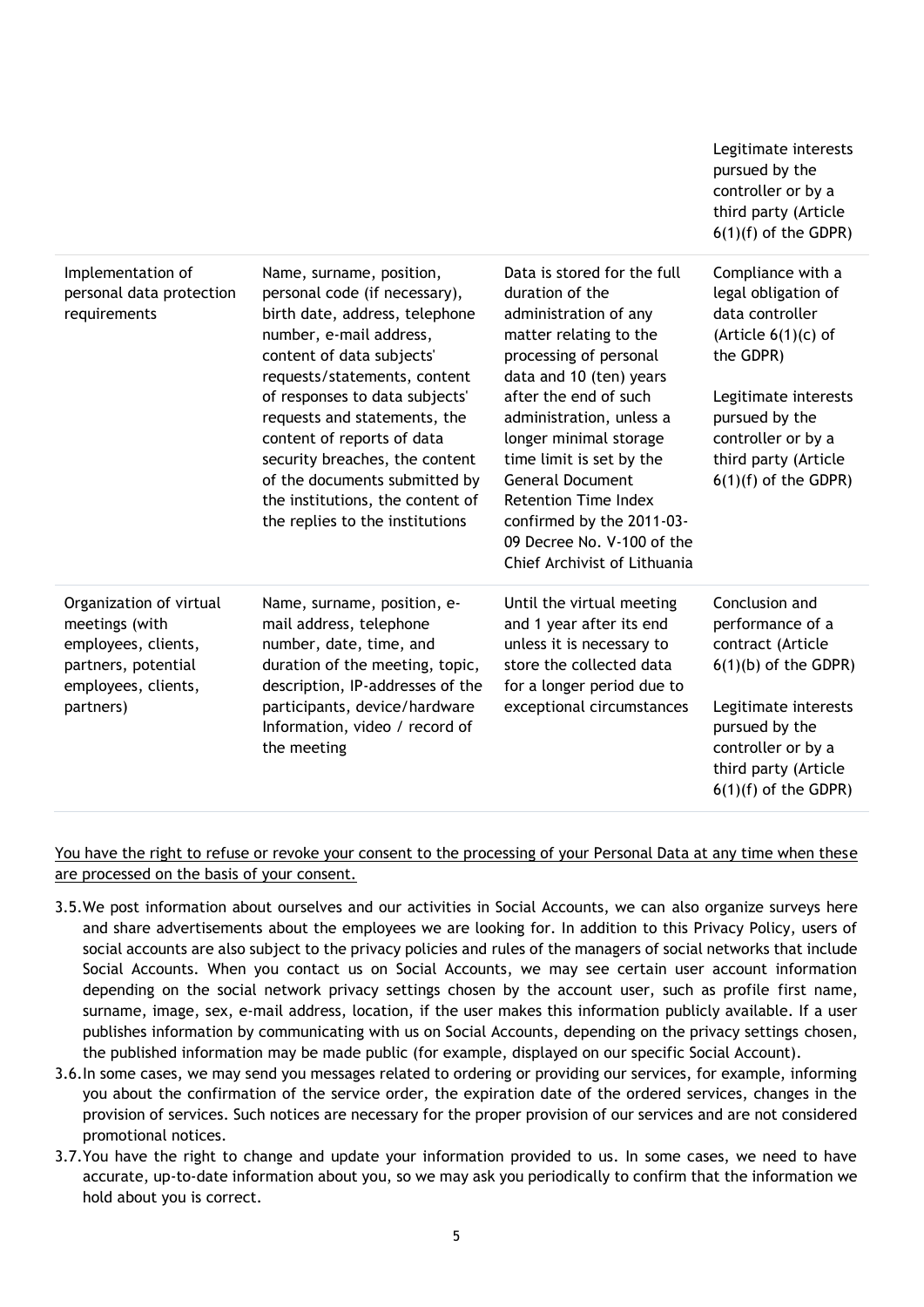# **4. HOW DO WE USE YOUR PERSONAL DATA AND WHAT PRINCIPLES DO WE KEEP?**

- 4.1. We collect and process only such Personal Data as is necessary to achieve the Personal Data Processing Purposes we have specified.
- 4.2. When processing your Personal Data
	- 4.2.1. We comply with the requirements of current and applicable legislation, including GDPR;
	- 4.2.2. We process your Personal Data in a lawful, fair, and transparent manner;
	- 4.2.3. We collect your Personal Data for specified, clearly defined and legitimate purposes and do not process them in a way incompatible with those purposes, except to the extent permitted by law;
	- 4.2.4. We take all reasonable steps to ensure that Personal Data that is inaccurate or incomplete, in accordance with the purposes for which they are processed, would be rectified, supplemented, suspended, or destroyed without delay;
	- 4.2.5. We hold them in such a form that your identity can be established for no longer than is necessary for the purposes for which the Personal Data are processed;
	- 4.2.6. We do not provide Personal Data to third parties or disclose them, other than as set forth in the Privacy Policy or applicable law;
	- 4.2.7. We ensure that your Personal Data are processed securely.

# **5. TO WHOM AND WHEN DO WE TRANSFER YOUR PERSONAL DATA?**

- 5.1. We will only transfer your Personal Data as described in this Privacy Policy.
- 5.2. Information published on Websites and/or Social Networks may be viewed by other service users and/or Visitors to Social Accounts. We require users of the Services to comply with our Terms of Use. We also reserve the right to provide information about you if required to do so by law or if required by law enforcement, prosecuting authorities, or other authorities with the authority to give binding instructions regarding the provision of information.
- 5.3. We may transfer your Personal Data to:
	- 5.3.1. Our partners or consultants such as auditors, lawyers, tax, business consultants, investors and so on.
	- 5.3.2. Personal Data processors that we use, such as ancillary service providers, companies providing advertising and marketing services, accounting services, IT programming services, cloud and hosting services, IT security, maintenance, and technical service providers, etc. We require data processors to store, process and handle Personal Data as responsibly as we do and only in accordance with our instructions. The list of our service providers and partners is provided here:
	- 5.3.2.1.Accounting, financial services UAB "Triniti financial services" (Lithuania);
	- 5.3.2.2.Website, App, other IT solutions Jetimpex, Inc. (USA);
	- 5.3.2.3. Cloud and hosting UAB "Rakrėjus" (Lithuania);
	- 5.3.2.4. Payments AB "Šiaulių bankas" (Lithuania);
	- 5.3.2.5. Social network platform operators (so that we can publish your content to Social Network accounts) LinkedIn Ireland Unlimited Company (Ireland), LinkedIn Corporation (USA) (data is securely transferred to the service provider by signing the EU standard contract terms approved by the European Commission for data transfer outside the EEA), Facebook Ireland Ltd. (Ireland), Facebook, Inc. (US) (data is securely transferred to the service provider by signing the EU standard contract terms approved by the European Commission for data transfer outside the EEA);
	- 5.3.3. State or local government institutions and authorities, law enforcement and pre-trial investigation institutions, courts and other dispute resolution institutions, other persons performing functions assigned by law, in accordance with the procedure provided for by legislation of the Republic of Lithuania. We provide these entities with mandatory information required by law or specified by the entities themselves;
	- 5.3.4. Other third parties, such as payment institutions, etc.;
	- 5.3.5. If necessary, to companies that intend to buy or would buy the Company's business or would conduct joint activities with us or would cooperate in another form, as well as to companies established by us.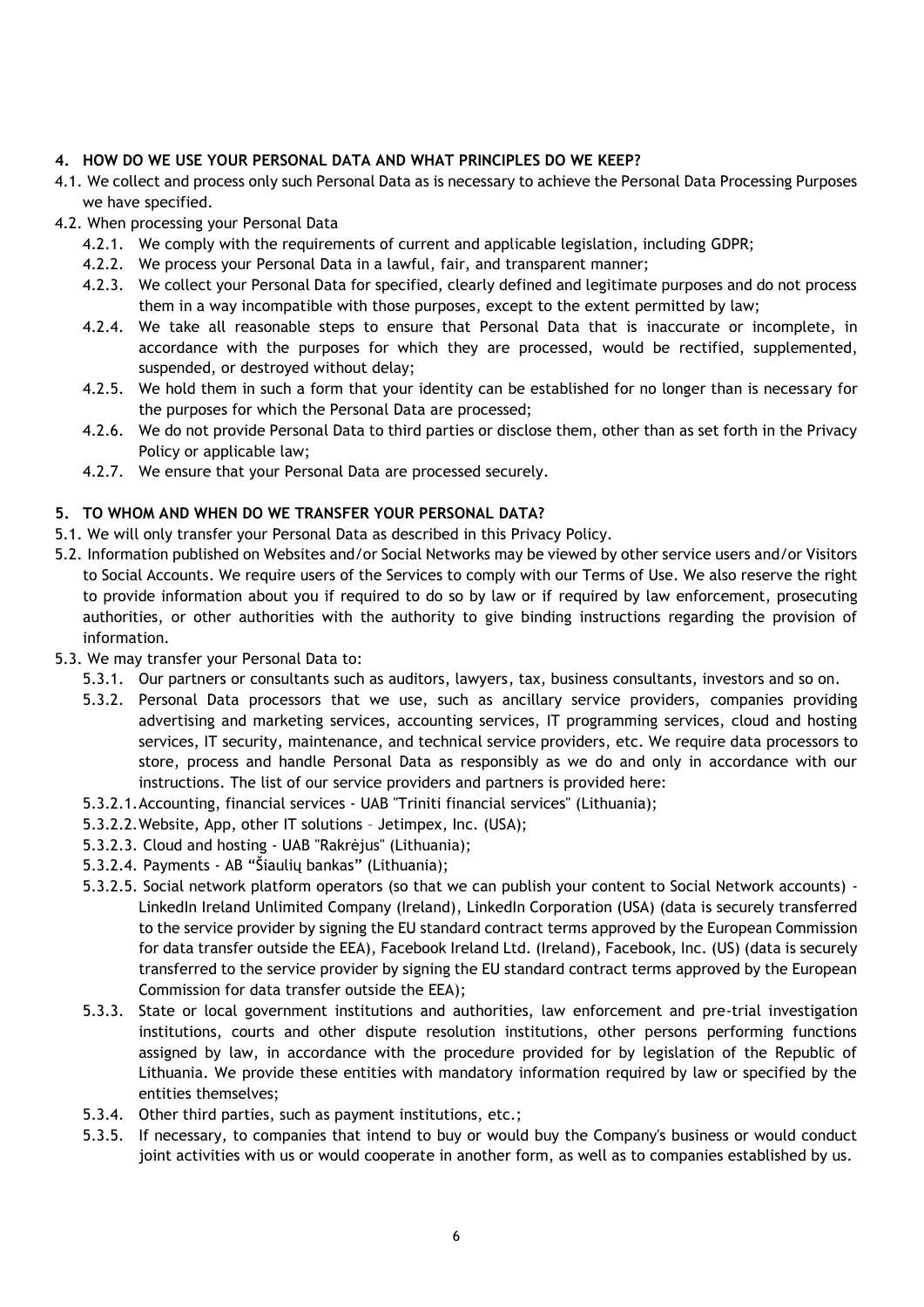- 5.4.We normally process Personal Data within the European Economic Area, but in some cases your Personal Data may be transferred outside the European Economic Area (hereinafter "EEA"). Your Personal Data will only be transferred outside the EEA under the following conditions:
	- 5.4.1. Data are transferred only to our reliable partners who ensure the provision of our services to you;
	- 5.4.2. Data processing or provision agreements have been signed with such partners, which ensure the security of your Personal Data;
	- 5.4.3. The Commission of the European Union has decided on the eligibility of the country in which our partner is established, i.e., an adequate level of security is ensured; or
	- 5.4.4. You have given your consent to the transfer of your Personal Data outside the European Economic Area.

## **6. WHAT RIGHTS DO YOU HAVE?**

- 6.1. As a data subject, you have the following rights with regard to your Personal Data:
	- 6.1.1. To know (to be informed) about the processing of your Personal Data (right to know);
	- 6.1.2. To access your Personal Data and the way they are processed (right of access);
	- 6.1.3. To request the correction or, depending on the purposes of the processing of Personal Data, supplementing of incomplete Personal Data (right to rectification);
	- 6.1.4. To request the erasure of your Personal Data or the suspension of your Personal Data processing activities (excluding storage) (right to erase and right to "be forgotten");
	- 6.1.5. To request us to restrict the processing of Personal Data for one of the legitimate reasons (right to restrict);
	- 6.1.6. The right to transfer data (right to transfer). This right will be exercised only if there are grounds for its exercise and appropriate technical measures to ensure that the transfer of the requested Personal Data does not pose a risk of security breach to the data of other persons;
	- 6.1.7. The right to object the processing of your personal data when we process Personal Data on the basis of a legitimate interest of the Company or a third party, including profiling. If you object, we will only be able to further process your Personal Data for compelling legitimate reasons that take precedence over your interests, rights, and freedoms, or to make, enforce or defend legal claims;
	- 6.1.8. Revoke your consent to the processing of your Personal Data when this data are processed or intended to be processed for direct marketing purposes, including profiling as far as such direct marketing is concerned (based on the Personal Data you provide, profiling may be carried out for direct marketing purposes in order to offer you individually tailored solutions and proposals. You can revoke your consent to the processing of personal data by automated processing, including profiling, or object to it at any time).
- 6.2. If you do not want your Personal Data to be processed for direct marketing purposes, you may opt out of such processing for the purposes of conducting surveys, including profiling, without giving reasons for the refusal (disagreement) by writing an e-mail to contact@beesender.com or in another way specified in the message provided to you (for example, by clicking on the relevant link in the newsletter).
- 6.3. We may refuse to implement your rights listed above, except for refusal to process your Personal Data for direct marketing purposes or in other cases where Personal Data are processed with your consent, where GDPR provisions allows us to disregard your request, or where in cases provided for by law, the prevention, investigation, and detection of criminal offenses, breaches of official or professional ethics must be ensured, as well as the protection of the rights and freedoms of the data subject, us and others.
- 6.4. You can exercise some of your rights as a data subject by changing the settings of the user account and the information contained therein. You may submit any request or instruction related to the processing of Personal Data to us in writing by e-mail contact@beesender.com. When you make such a request, we may, in order to better understand the content of your request, ask you to complete the necessary forms, as well as provide an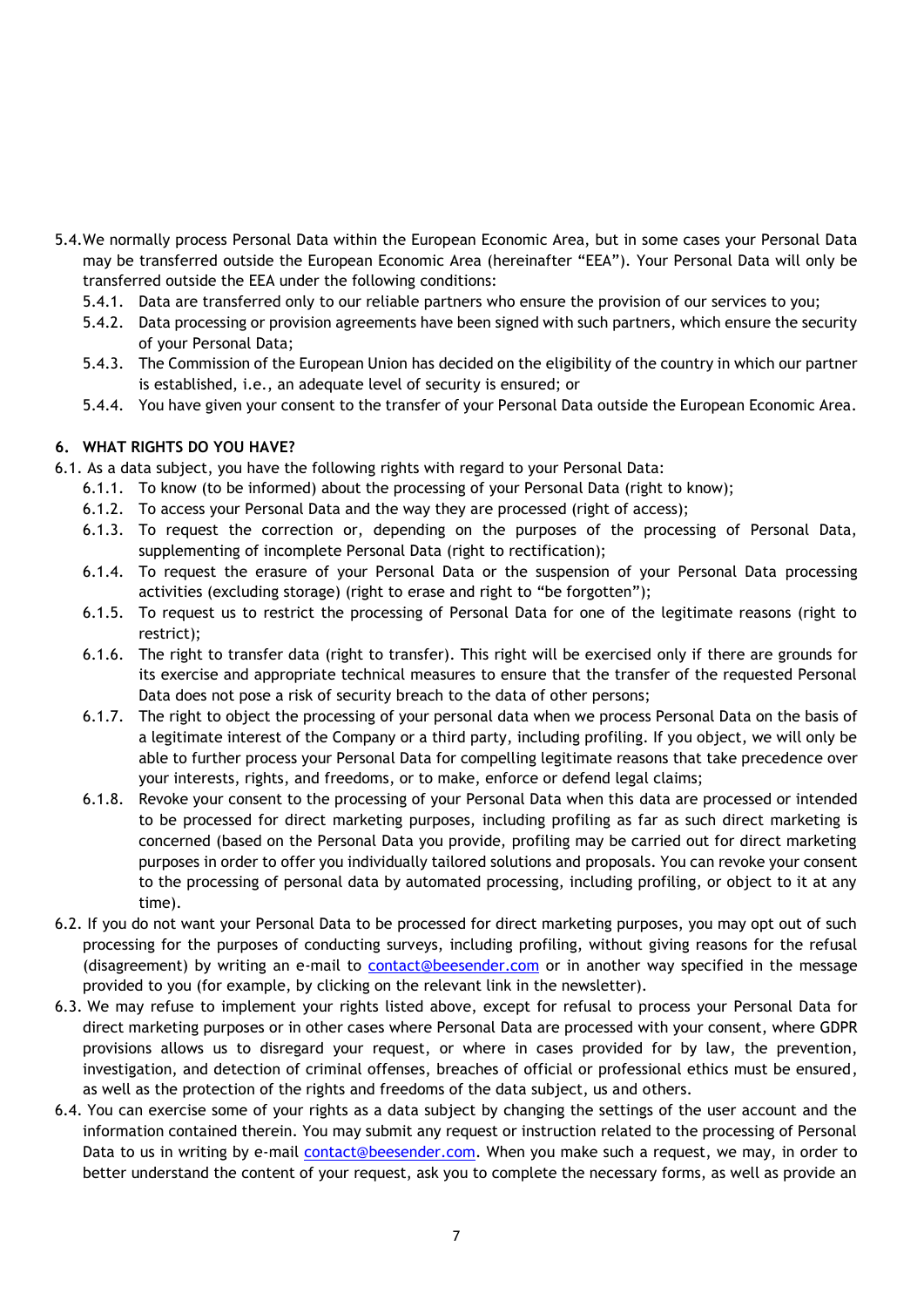identity document or other information that will help us verify your identity. If you make a request by e-mail, depending on its content, we may ask you to come to us or make a written request.

- 6.5. Upon receipt of your request or instruction regarding the processing of Personal Data, we will, no later than within 1 month from the date of the request, provide a response and perform the actions specified in the request or inform you why we refuse to perform them. If necessary, the specified period may be extended by a further 2 months, depending on the complexity and number of applications. In this case, we will notify you of such an extension within 1 month of receiving the request.
- 6.6. If Personal Data are deleted at your request, we will retain only copies of information that is necessary to protect the legitimate interests of us and others, to comply with government obligations, to resolve disputes, to identify disruptions, or to comply with any agreements you have with us.

## **7. WILL WE SEND YOU NEWS?**

- 7.1. You can give us your consent if you wish to receive our offers and information about our services, activities and offers. You can also give us your consent to help us evaluate the quality of our services.
- 7.2. With your consent, the news of your choice will be sent to you by e-mail. After receiving your consent, we can inquire about the quality of our services and maintenance by e-mail as well as invite you to fill in quality assessment forms.
- 7.3. We will try not to abuse the right to share news, which you have provided to us. After sending the news, we can collect information about the people who received it, for example, which message the people opened, what links they clicked on, and so on. Such information is collected in order to offer you relevant and more tailored news.
- 7.4. Your contacts may be passed on to our partners/processors who provide us with news delivery or quality assessment services.
- 7.5. If you agree to receive news or share an opinion about the quality of our services, you may withdraw your consent at any time in accordance with Section 6.2 of the Privacy Policy or in the manner specified with the submitted news. Then we will immediately stop sending news to your contacts.
- 7.6. Withdrawal of consent does not automatically oblige us to destroy your Personal Data or provide you with information about the Personal Data we process, so you must make such a request separately in order for us to perform these steps as well.
- 7.7. In order to show you more relevant personalized advertising, our advertising partners use various mobile and web cookies. Personalized advertising will be shown to you only with your consent, which is valid on all devices (Android, iOS, web, etc.). Advertising personalization cookies are used to measure a group, activate contextual advertising, and/or target campaigns. If you give us you permission to use cookies, a user profile with a pseudonym will be generated, but it will not be possible to identify the person's identity. We have no control over these third-party tracking technologies and their use. These service providers are subject to confidentiality agreements with us and other legal restrictions. Third-party cookies are governed by the privacy policies of third parties. You can refuse personalized cookies by changing your browser settings or by other means, which are described in Chapter 9 of the Privacy Policy.

#### **8. HOW DO WE PROTECT YOUR PERSONAL DATA?**

- 8.1. Your Personal Data are processed responsibly, securely and is protected from loss, unauthorized use, and alteration. We have put in place physical and technical measures to protect the information we collect from accidental or unlawful destruction, damage, alteration, loss, disclosure, as well as from any other unlawful processing. Security measures for personal data shall be determined taking into account the risks arising from the processing of Personal Data.
- 8.2. Our employees have made a written commitment not to disclose or distribute your Personal Data to third parties.

#### **9. HOW DO WE USE COOKIES AND OTHER TRACKING TECHNOLOGIES?**

9.1.Cookies are small files that are stored in the browser of a Website visitor's device when you browse websites. Other technologies, including data we store on your browser or device, identifiers associated with your device,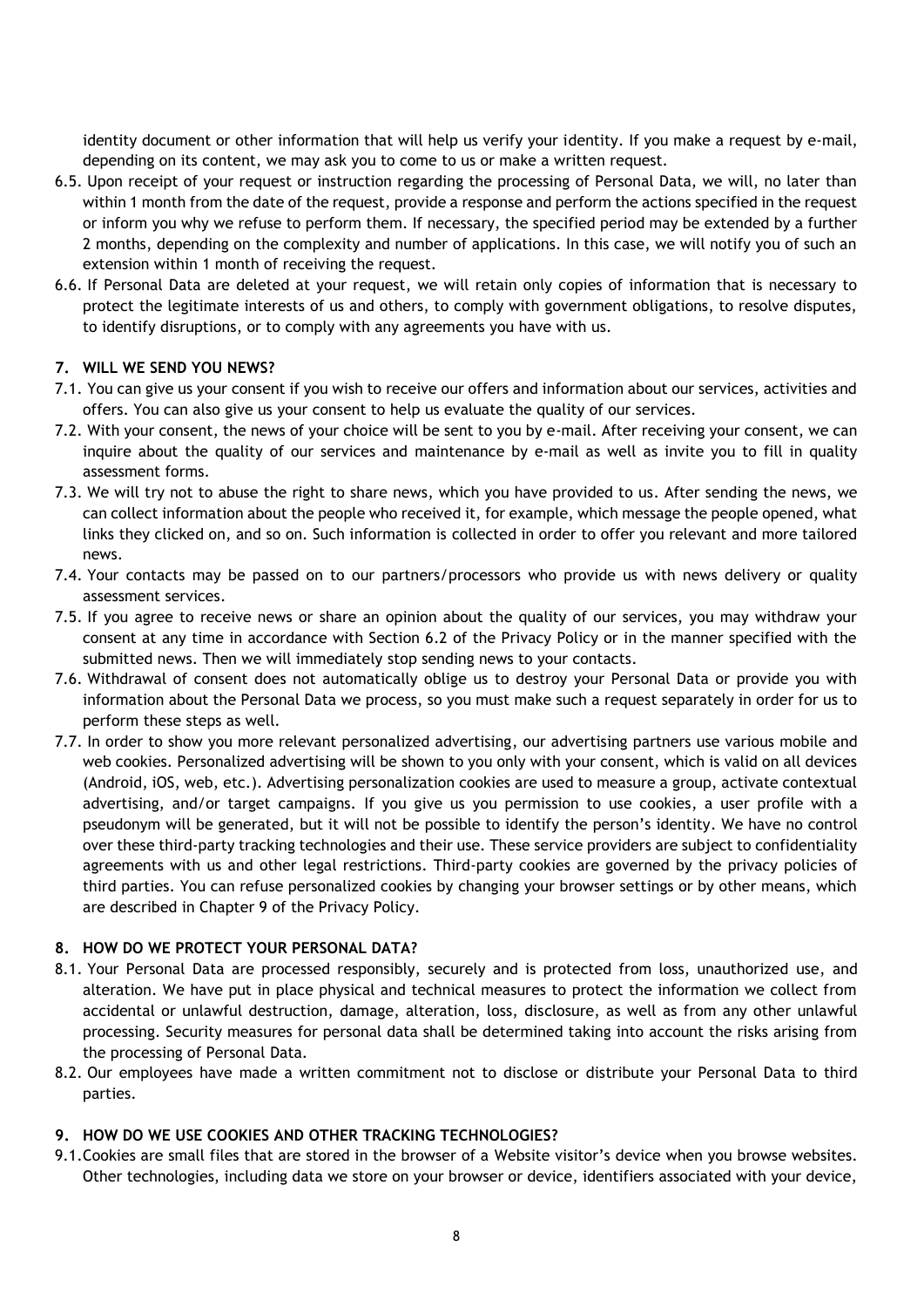and other software may be used for similar purposes. Cookies are widely used to make websites work or to function better and more efficiently. In this policy, all of the above technologies are referred to as "cookies".

- 9.2. We use cookies to analyse information flows and user behaviour, to promote trust and ensure security, as well as to ensure the proper functioning of Websites, its improvement, memorization of your chosen settings, to personalize the content displayed to you, to link Websites to Social Accounts.
- 9.3. You can choose whether you want to accept cookies. If you do not agree to cookies being stored on the browser of your computer or other device, you can mark it in the cookie acceptance bar, change the settings of the browser you are using and disable cookies (all at once or one by one or in groups). To opt out of cookies on your mobile device, you must follow the official instructions for that device. Please note that in some cases, refusing cookies may slow down your browsing experience, restrict the functionality of certain websites or block access to the website. For more information, visit [http://www.AllAboutCookies.org](http://www.allaboutcookies.org/) or [https://www.google.com/privacy\\_ads.html.](https://www.google.com/privacy_ads.html)
- 9.4. You may opt out of the use of third-party cookies for advertising purposes by visiting the Network Advertising opt-out page at [http://www.networkadvertising.org/managing/opt\\_out.asp.](http://www.networkadvertising.org/managing/opt_out.asp)
- 9.5. We may use mandatory cookies that are necessary for the operation of Websites, analytical cookies, functional cookies to analyse Website's traffic, memorize user preferences and adapt them to Websites so that we can provide enhanced features, performance cookies, third-party cookies that use third parties, advertising cookies to display personalized and general advertising to you.
- 9.6. We use the following Google Inc. products that record cookies:
	- 9.6.1. Google Analytics analyses how you use Websites, generates reports based on this analysis, helps to plan and forecast the activities of Websites and services. Data collected by Google Analytics is typically transmitted and stored on a Google Inc. server in the United States. We have implemented IP anonymity on Websites, so that Google Inc. would hide your IP address in the EU and EEA countries. You can change your browser settings to prevent Google Analytics from analysing information. In this case, you will be given an opt-out cookie. However, if you delete all cookies, the opt-out cookie may also be deleted. You can also prevent Google from capturing data by downloading and installing a browser plug-in from [https://tools.google.com/dlpage/gaoptout?hl=en.](https://tools.google.com/dlpage/gaoptout?hl=en)
	- 9.6.2. Google AdSense allows to evaluate your use of Websites in relation to the advertisements displayed and to provide information-based reports. Data collected by Google AdSense is typically transmitted and stored on a Google server in the United States. If you do not want to receive customized ads, you can change your settings at<https://www.google.com/settings/ads> as needed. In this case, you will be given an opt-out cookie. However, if you delete all cookies, the opt-out cookie may also be deleted.
	- 9.6.3. Google Remarketing allows to repeatedly show ads on sites in the Google Inc. partner network. If you do not want to receive customized ads, you can change your settings at <https://www.google.com/settings/ads> as needed. In this case, you will be given an opt-out cookie. However, if you delete all cookies, the opt-out cookie may also be deleted.

| Cookie name                      | Description                                                                                                   | Creation moment                                              | Period of validity | Data used              |
|----------------------------------|---------------------------------------------------------------------------------------------------------------|--------------------------------------------------------------|--------------------|------------------------|
| cookie_consent<br>_user_accepted | A cookie to control whether<br>or not cookies have been<br>accepted.                                          | First time entering the<br>website                           | 1 year             | True/False             |
| $\mathsf{g}$ a                   | Registers a unique ID that is<br>used to generate statistical<br>data on how the visitor uses<br>the website. | First time entering the<br>website                           | 2 years            | Google Analytics<br>ID |
| $\_$ gat                         | Used by Google Analytics to<br>throttle request rate                                                          | Inline<br>script,<br>page<br>source line number 996-<br>1001 | 1 day              | Google Analytics<br>ID |

#### 9.7. Cookies we use: